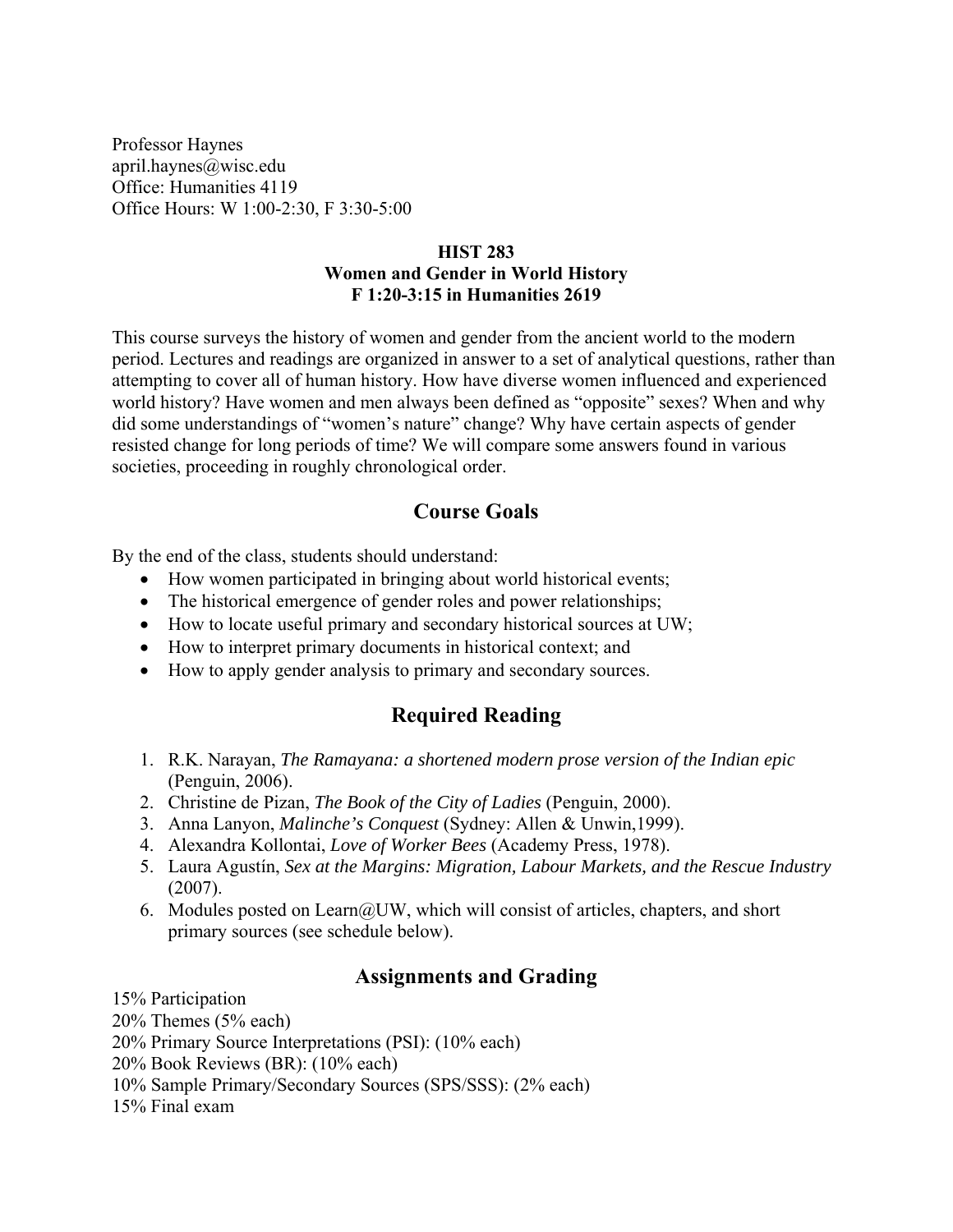### **Guidelines**

*The intermediate study of history requires independent synthesis, interpretation, and analysis.*  All of the assignments in this class will prompt you to think through what you hear and read, rather than simply memorize it. Most of your thinking will be expressed in writing, and all of the writing assignments are intended to be short (2-4 pages, depending on the assignment).

By "**synthesis"** I mean connecting the dots between widely varied times and places, identifying patterns, and theorizing their implications. I have chosen readings and written short lectures as resources for you to use in considering the question of each week as you write your **theme**  essays. The questions are listed in the schedule below. Each theme should answer the question by synthesizing, or distilling and drawing together, the assigned readings in a short (2-page) essay format. The readings will always be posted at least one week in advance. Bring a paper copy of your theme to seminar each week, and refer to it in the group discussion. The lectures and discussions are themselves products of our collective synthesis.

I use the word "**interpretation**" mainly to refer to your interaction with *primary sources*. Primary sources are documents or other artifacts produced in the past by people who experienced, observed, or thought about the events being studied. Primary sources form the bedrock of history: historians do not memorize pre-existing facts; we assemble our knowledge of the past by finding and interpreting primary sources. In this seminar, you will practice this craft firsthand. The goal of each **primary source interpretation** essay is to articulate your understanding of the words and deeds of people in the past, discern meanings that were sometimes hidden, and account for how diverse perspectives have shaped reality. These essays will be based on assigned book-length primary sources (see below) and should be 4 pages long.

For the purposes of this class, "**analysis**" generally refers to your work with *secondary sources*. Secondary sources are scholarly works based on primary research, such as history books. Historians communicate their findings to the public and to each other through secondary sources. Some secondary sources are more reliable and more original than others. The best secondary sources change what we thought we knew about the past by supporting a new thesis with original research. In this seminar, we will not passively absorb the information contained in a secondary source but rather analyze its contribution to scholarship.

The purpose of the **book review** essays (4 pages), is to practice analyzing secondary sources and succinctly articulating your own thoughts about them. First, identify the thesis and supporting points; then consider how they work together. What does the author intend to convey? What kinds of examples does she select in order to support her thesis? What does each supporting point add to the larger picture? Only *after* you have analyzed the internal logic of the book should you begin to assess its merit. What did reading the book contribute to your understanding of the past? To what extent were you persuaded by the historian's narrative? What were its strengths and weaknesses? Can you identify stated or unstated assumptions that shaped the argument in a particular way? Might there be alternate interpretations or sources that the author omitted? It can also be helpful to use the background knowledge that you obtain in this class to draw informed comparisons to women's and gender history in other times and places.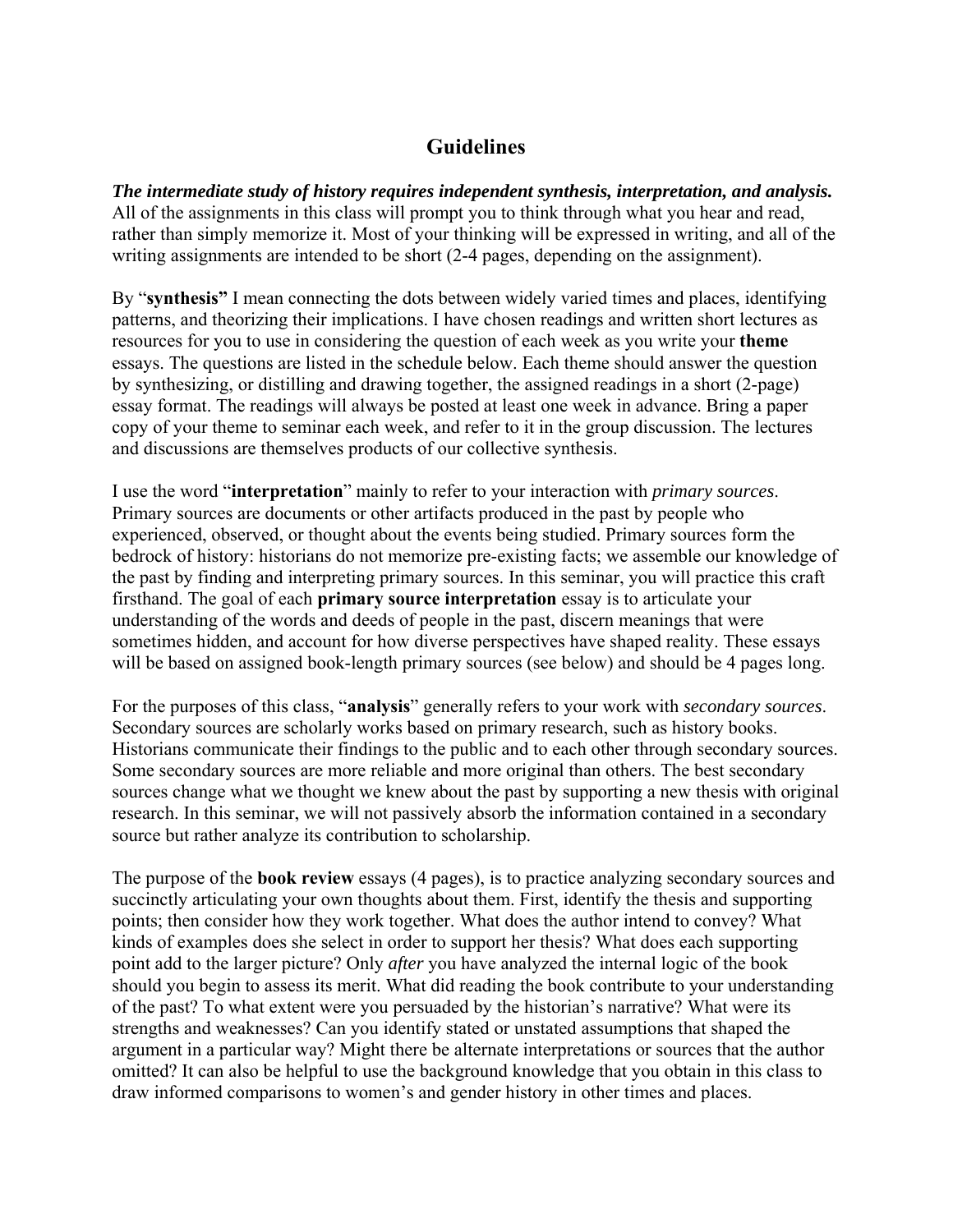During the last half of the class, you will practice locating primary and secondary sources on your own. The goal of the **sample primary source** assignment is to select a primary source that correlates to the question of the week by using UW databases or libraries. Bring it, or a reproduction of it, to class for discussion. Ideally, the sample primary source should be short—a newspaper article or the equivalent in length. Similarly, the goal of the **sample secondary source** assignment is to locate a relevant work of history. The secondary source may be a book or an article. If you choose a book, it is not necessary to read the whole thing; just learn enough about it to be prepared to explain why it seemed like a worthwhile source to consult for more information about the week's topic. This exercise will prepare you to undertake your own research in future classes and acquaint you with the state of historical scholarship on particular topics within women's and gender history.

**Writing style:** Please use Times New Roman, 12-point font, standard margins, and double-space your papers. Do not use long block quotes; instead, try to restate the section in your own words. Since we are all reading the same materials, there is no need to use footnotes or create a bibliography. Use parenthetical citations indicating the author of the source and the page number, for example (Barber, 121). Please bring paper copies of each assignment to class to inform your remarks in discussion.

Late work: Because there is a writing assignment due every week, and because the assignments are all relatively low-stakes in terms of your final grade, I will not accept late written work. Back up your work as you write so that, in the event of a computer malfunction, you will be able to use a public computer to send a digital copy to me via email at april.haynes@wisc.edu before 1:20 p.m. on the due date. In case of other emergencies, it is safer to focus on turning in your next assignment on time than to try to recover the points lost during the crisis.

**Participation:** Discussion is the heart of any seminar. This is why your participation counts for as much of your grade as your performance on the final exam. We will meet together 15 times over the course of the term, and you have the opportunity to earn one point in each discussion. In order to earn that point, you must be physically present, prepared, focused, and able to use relevant examples from the assigned readings in discussion. To maximize your engagement with other students, I do not allow the use of phones, laptops, or tablets during seminar. Please take paper notes, instead. If you added this course after week 1, please see me in office hours for a chance to verbally engage with the readings we discussed before you arrived.

**Final exam:** If you stay on track throughout the semester, the pay-off will come during finals week. The final exam will consist of an **open-note** essay that you will write in the seminar room during the final exam period (12/22/15 @ 7:45-9:45 a.m.). It is a **timed capstone essay**, designed to help you draw conclusions about what you have learned. Because it does not test your ability to memorize information, it can't be passed by cramming. The goal is communicate the most significant things you learned throughout the course by synthesizing your own prior assignments and notes. You may also be asked to interpret one or more of the sample primary sources that you brought to class as an assignment during a prior week.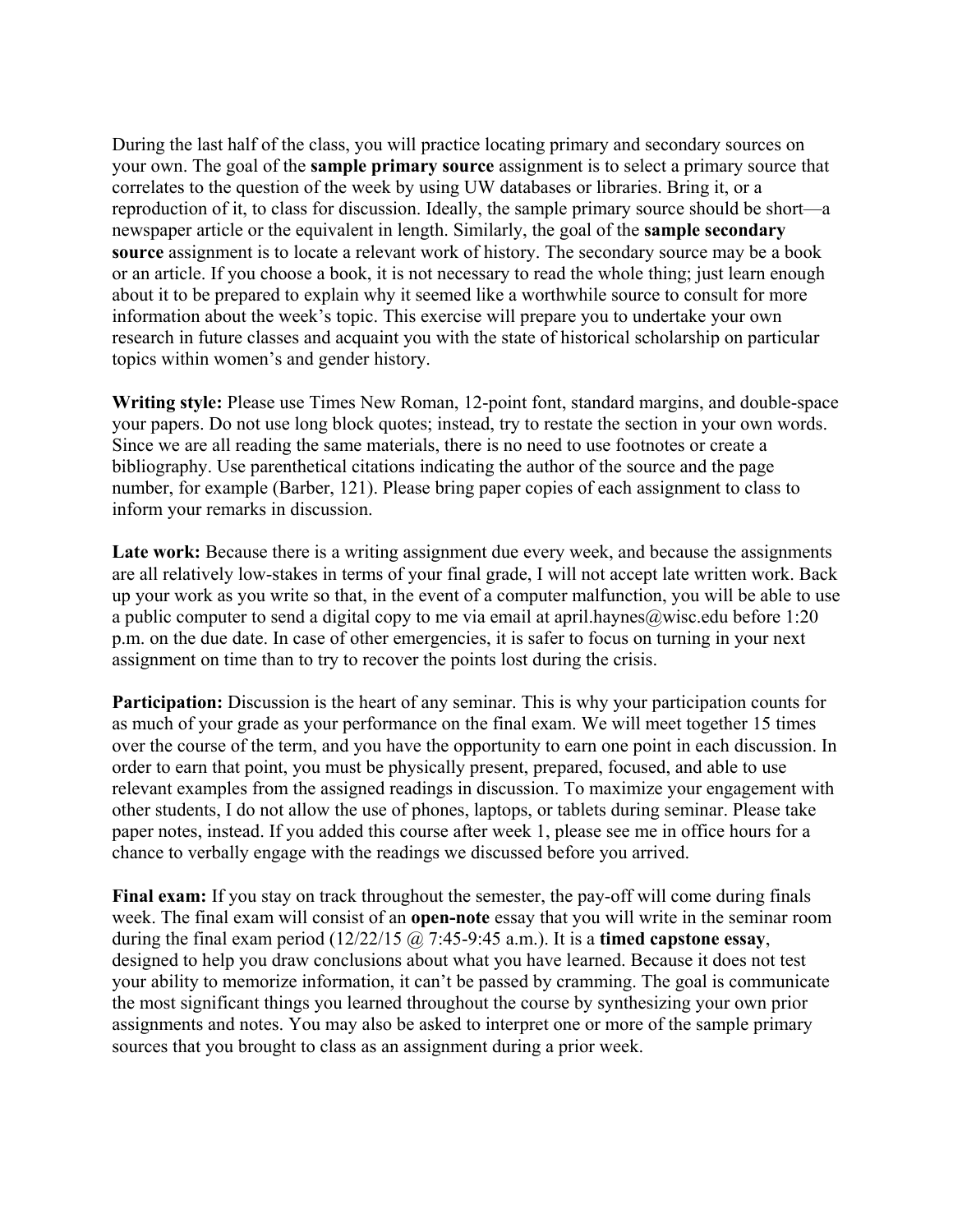## **Grading criteria**

A+: Work of unusual distinction. Therefore, this grade is rarely awarded in my courses.

A: Work that distinguishes itself by the excellence of its grasp of the material and the precision and insight of its argument, in addition to being well executed and reasonably free of errors.

B: Work that satisfies main criteria of the assignment, and demonstrates command of the material, but does not achieve the level of excellence that characterizes work of A quality.

C: Work that demonstrates a rudimentary grasp of the material and satisfies at least some of the assigned criteria reasonably well.

D: Work that demonstrates a poor grasp of the material and/or is executed with little regard for college standards, but which exhibits some engagement with the material.

 F: Work that is weak in every aspect, demonstrating a basic misunderstanding of the material and/or disregard for the assigned question. (Disregard includes cheating and plagiarism.)

### **Other policies and resources**

**Academic integrity:** All written assignments in this course are intended to be completed individually and shared during seminar. Please do not collaborate during the writing process. In addition, it is considered a breach of academic integrity in this course to use sources beyond the scope of this class and its Learn@UW page. Do not base your interpretation of any primary source or your analysis of any secondary source on a published synopsis, webpage, book review, or encyclopedia.

By enrolling in this course, each student assumes the responsibilities of an active participant in UW-Madison's community of scholars in which everyone's academic work and behavior are held to the highest academic integrity standards. Academic misconduct compromises the integrity of the university. Cheating, fabrication, plagiarism, unauthorized collaboration, and helping others commit these acts are examples of academic misconduct, which can result in disciplinary action. This includes but is not limited to failure on the assignment/course, disciplinary probation, or suspension. Substantial or repeated cases of misconduct will be forwarded to the Dean of Students Office for additional review. For more information, refer to http://www.students.wisc.edu/doso/academic-integrity/.

**Accessibility:** The University of Wisconsin-Madison supports the right of all enrolled students to a full and equal educational opportunity. The Americans with Disabilities Act (ADA), Wisconsin State Statute (36.12), and UW-Madison policy (Faculty Document 1071) require that students with disabilities be reasonably accommodated in instruction and campus life. Reasonable accommodations for students with disabilities is a shared faculty and student responsibility. Students are expected to inform me of their need for instructional accommodations by the end of the third week of the semester, or as soon as possible after a disability has been incurred or recognized. I will work either directly with you in coordination with the McBurney Center to identify and provide reasonable instructional accommodations. Disability information, including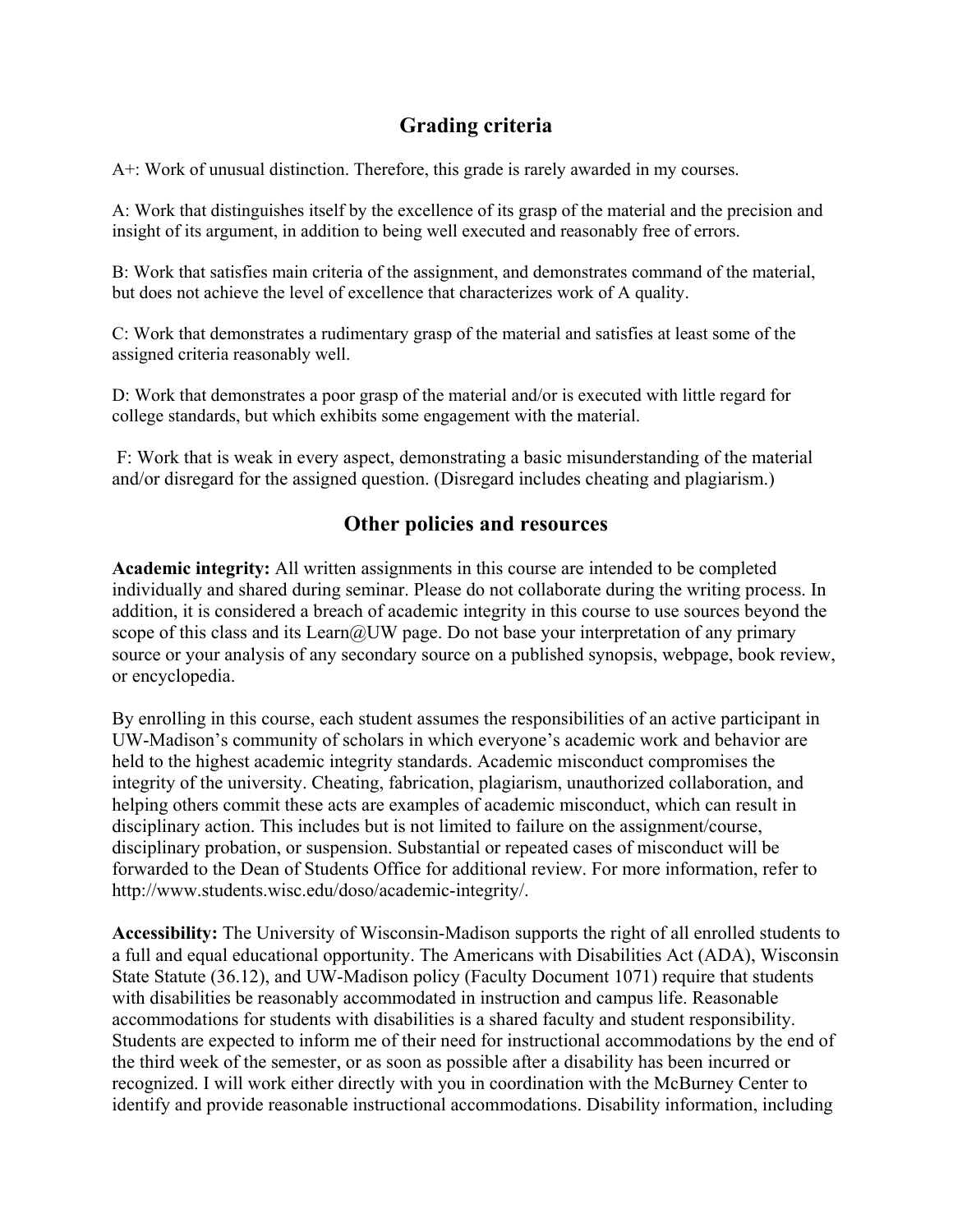instructional accommodations as part of a student's educational record, is confidential and protected under FERPA.

**History lab:** New this semester, the History Lab is a resource center in Humanities 4255, where experts (PhD students) will assist you with your history papers. No matter your stage in the writing process, the History Lab staff is here, along with your professors and teaching assistants, to help you sharpen your skills and become a more successful writer. Sign up for a one-on-one consultation online: http://go.wisc.edu/hlab. This is an excellent resource for all students, and a place where those who are new to the kinds of critical thought used in this class can ask for additional help.

**Sexual and gender violence:** The UW is committed to providing an environment free of all forms of discrimination and sexual harassment, including sexual assault, domestic and dating violence and gender-based stalking. If you (or someone you know) has experienced or experiences gender-based violence (intimate partner violence, attempted or completed sexual assault, harassment, coercion, stalking, etc.), know that you are not alone. UW has staff members trained to support survivors in navigating campus life, accessing health and counseling services, providing academic and housing accommodations, helping with legal protective orders, and more. Please be aware that all UW employees are required reporters. This means that if you tell me about a situation, I may have to report the information to the office of the Dean of Students. You will still have options about how your case will be handled, including whether or not you wish to pursue a formal complaint. Our goal is to make sure you are aware of the range of options available to you and have access to the resources you need. If you wish to speak to someone confidentially, you can call a 608-251-7273, a 24hour hotline. To learn more about resources at the UW, visit http://evoc.wisc.edu/.

| Date         | Topic                                                 | Read                                    | Write            | Purpose/goal                               |
|--------------|-------------------------------------------------------|-----------------------------------------|------------------|--------------------------------------------|
| September 4  | Where to begin?                                       | Module 1                                |                  | Introduce<br>women's and<br>gender history |
| September 11 | What is patriarchy,<br>and where did it<br>come from? | Module 2                                | Theme 1          | Synthesis                                  |
| September 18 | How did societies<br>promote gender<br>norms?         | <i>The Ramayana</i> (all)               | PSI <sub>1</sub> | Interpretation                             |
| September 25 | Where was<br>"women's place"?                         | Module 3                                | Theme 2          | Synthesis                                  |
| October 2    | What did women<br>think and believe?                  | The Book of the City of<br>Ladies (all) | PSI <sub>2</sub> | Interpretation                             |

#### **Schedule**